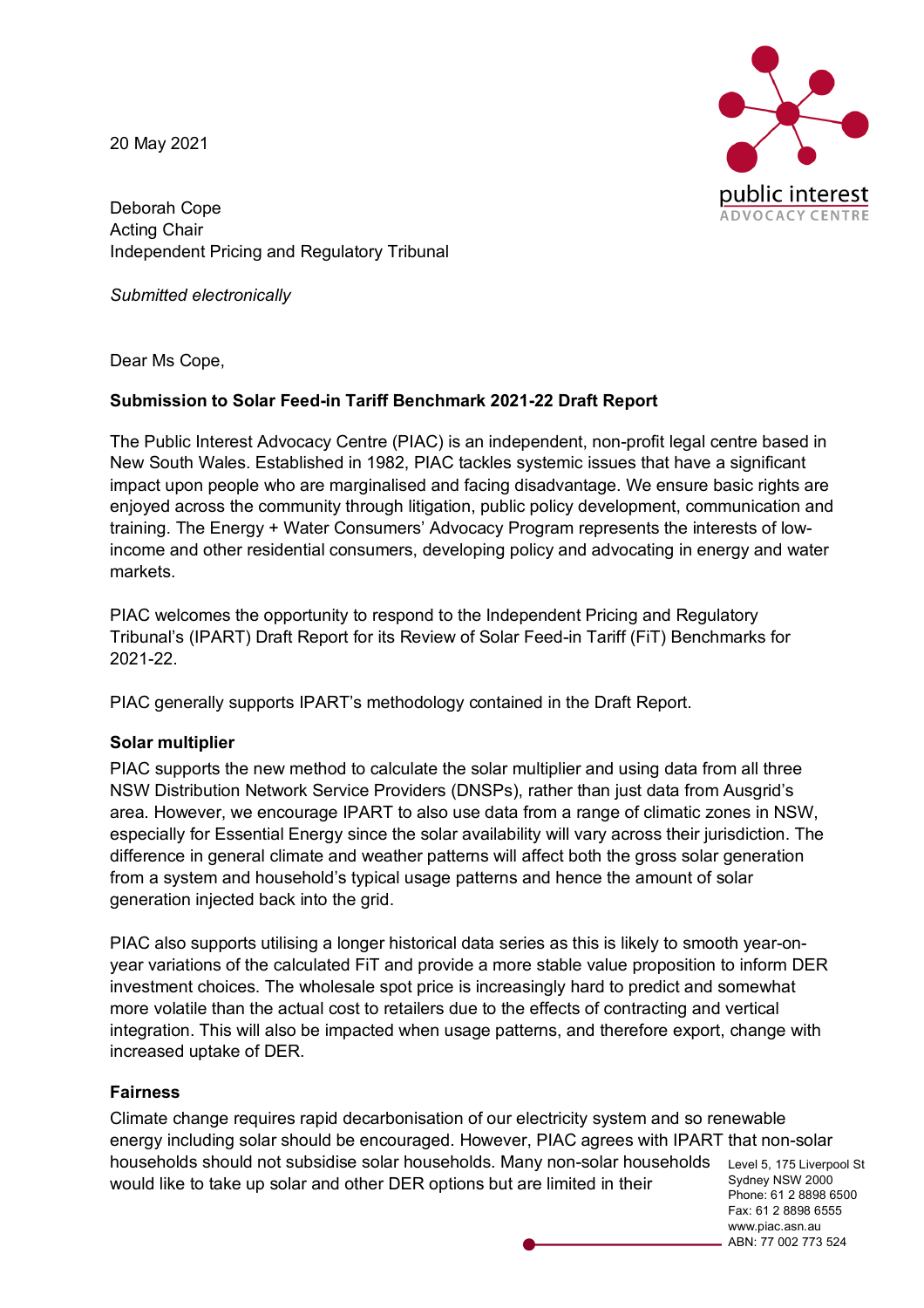capacity to do so because they rent, have shared roof space or are not able to afford the upfront cost of solar. The solar FiT should not exacerbate this inequality.

Although outside the scope of this Review, in PIAC's view the Small Scale Renewable Energy Scheme and other green costs should not be collected via bills where they are applied at a flat rate regardless of an ability to afford them. These costs are more fairly recovered through consolidated revenue.

# **The benefits of the solar FiT benchmark**

Individual and network benefits of rooftop solar clearly lie with households self-consuming where possible. IPART's FiT benchmarks send a signal to households to maximise the consumption of the energy they generate where they can and to get batteries if they can afford it. Households with solar should be encouraged, rewarded and educated to optimise selfconsumption of their solar energy.

The benefit of the benchmark FiT would be improved if current and future solar owners were both aware that IPART's makes a determination and for this information be easily accessible. Although IPART has developed a spreadsheet tool to help compare bills for offers with different feed-in tariffs and retail prices, this tool is not easily accessible for current or prospective solar owners. PIAC suggests these valuable tools be available in user friendly formats at places people regularly access energy information such as the Energy Made Easy and Energy Saver websites.

As included in our submission to the Issues Paper, data from the NSW Social Programs Code suggests many solar households may actually be worse off as, despite receiving a reasonable FiT, they receive higher than normal fixed or usage rates for consumption. Further to this, solar households with a controlled load have the highest bills amongst solar households who receive a rebate.<sup>1</sup> An opportunity exists for these households to reduce their bills by shifting this energy use (most likely water heating) to daytime hours (with further savings opportunities for some households to switch to a heat pump water heater).

PIAC notes IPART's analysis in the Draft Report that "offers that include a high feed-in tariff are not necessarily the best overall deal for customers … there is not a strong correlation between customers' total bills and the feed-in tariffs offered. For many offers, a customer is better off overall with a lower feed-in tariff because the retail tariffs offered are also lower."

Despite this, PIAC considers it worthwhile for IPART to continue to develop solar FiT benchmarks. It is an important consumer tool to enable current and future solar owners to be aware what is a reasonable FiT to expect from a retailer.

### **Longer term value of FiTs**

Although IPART sets the FiT benchmark each year "because the price of electricity can fluctuate significantly year to year, and can be difficult to predict several years in advance", it should be clearly communicated to people who are considering purchasing or upgrading a solar system that "there are some clear trends emerging that mean that solar feed-in tariffs are likely to stay relatively low over the medium term". Households could then factor this information into their purchasing decision.

 <sup>1</sup> NSW Department of Planning, Industry and Environment, *NSW Energy Social Programs Annual Report 2019-20*, 20-21.